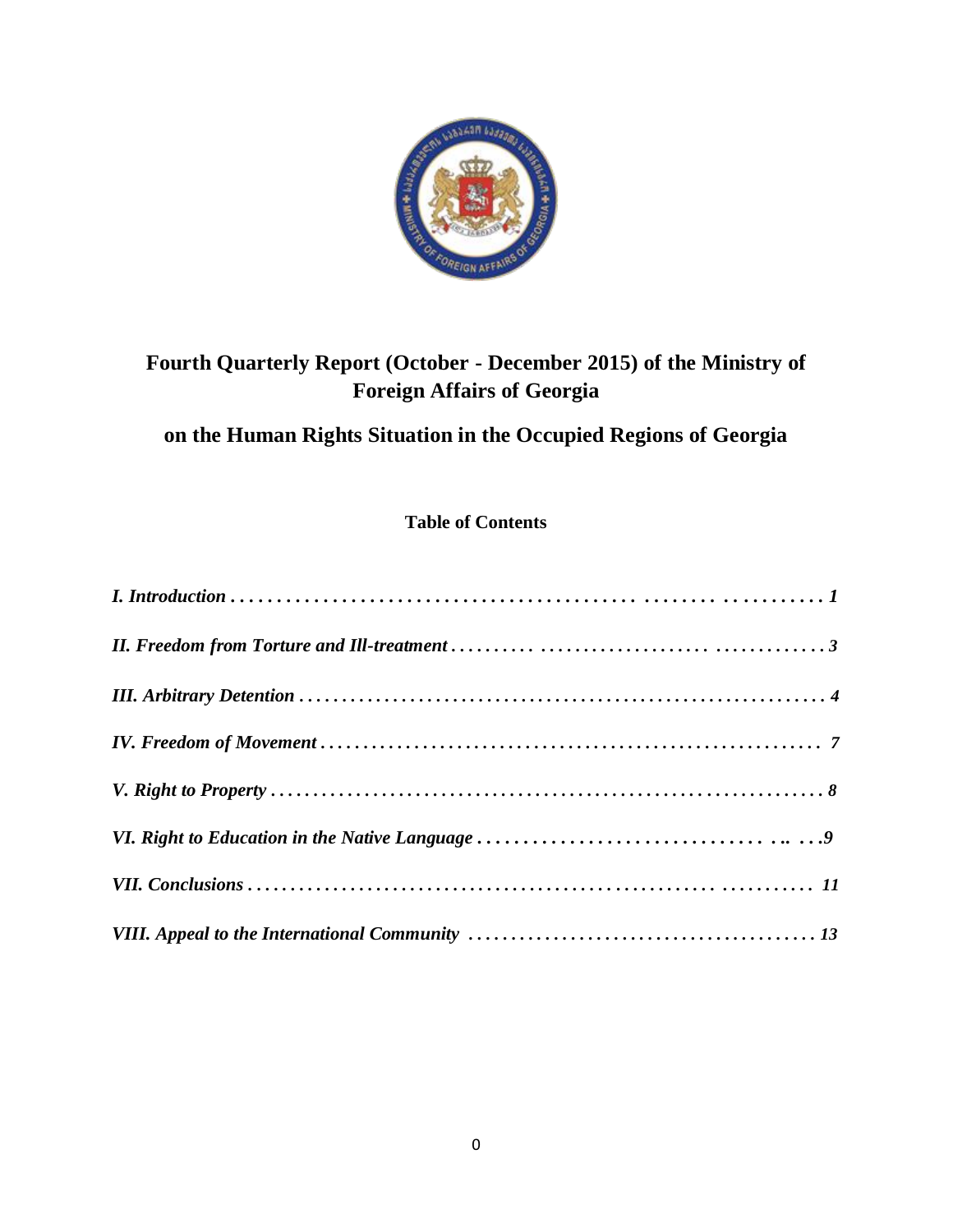## **I. Introduction**

### **Aims of the Report and Methodology Applied**

1. This is the fourth quarterly report of the Ministry of Foreign Affairs of Georgia, covering the period of October-December 2015 and aiming at assessing the human rights situation in the occupied regions of Georgia. The Ministry of Foreign Affairs of Georgia will further continue the preparation of such reports on a quarterly basis. This reporting exercise aims to contribute to the provision of regular and updated information to the international community, to states as well as to international inter-governmental and non-governmental organizations, on the human rights situation in the occupied regions of Georgia.

2. As for the applied methodology, this reporting exercise consolidates and assesses existing information from various open sources, national and international, on violations of human rights in the occupied regions of Georgia. Due to limitations on its length, the report does not aim to collect/contain information on all cases of violations of human rights in the occupied regions of Georgia; it aims to consolidate and assess only some of the most known examples of violations. The methodology applied does not provide for the conduct of fact-finding visits to the occupied regions of Georgia, nor to the conduct of interviews. Therefore the methodology applied does not enable this reporting exercise to collect and produce new data on the human rights situation in the occupied regions of Georgia.

### **Responsibility of the Occupying Power for Human Rights Violations**

3. The territories of two regions of Georgia – Abkhazia, Georgia and the Tskhinvali Region, Georgia are occupied by the Russian Federation. The occupation of regions of Georgia by the Russian Federation has been recognized by the international community. The Russian Federation as the occupying power, exercises effective control over Abkhazia, Georgia and the Tskhinvali Region, Georgia. These two regions still remaining under foreign military occupation, constitute above all dangerous "black holes" in verifying human rights violations and holding the violators accountable. The occupying power, exercising effective control, has been preventing numerous international organizations, including humanitarian, from entering those territories.

In the reporting period, Mr. Nils Muižnieks, the Commissioner for Human Rights of the Council of Europe visited Georgia. One of the aims of the visit was to monitor the human rights situation in the occupied territories of Georgia on the ground. Despite some efforts, the Commissioner was not allowed to enter the occupied regions of Abkhazia, Georgia and the Tskhinvali region/South Ossetia, Georgia.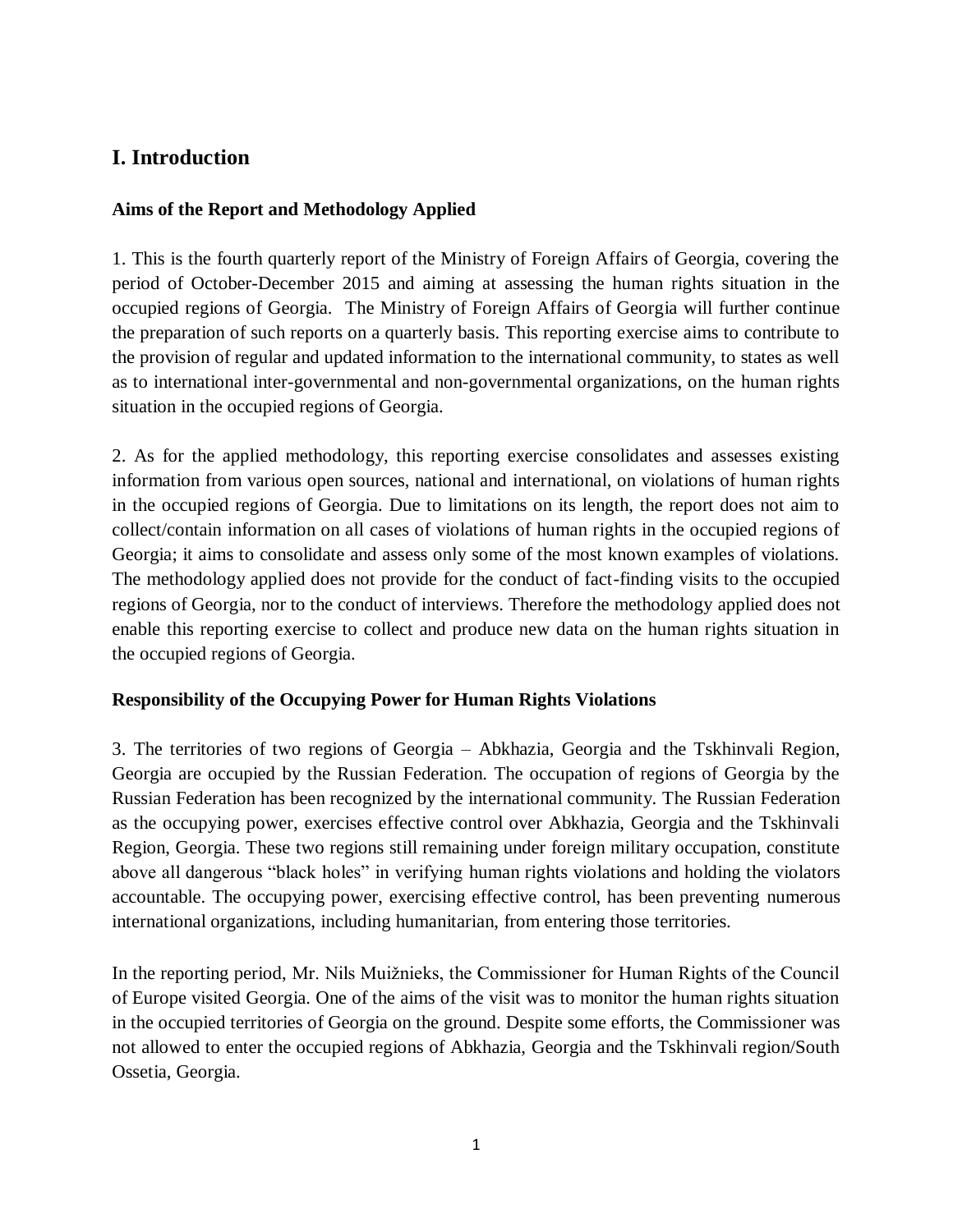#### **Occupation Line and Installation of Barbed Wire Fences**

4. The occupation line along the administrative boundary line (ABL) with Abkhazia and the Tskhinvali Region separates Georgia from its two occupied territories. In 2009 the transfer of the control of the occupation line to the Russian FSB officers puts further restrictions on ethnic Georgians: Russia continues to place undue restrictions on the local population wishing to cross the occupation line that often runs through their orchards, yards, grazing fields, agricultural plots and cemeteries. Since January 2013 the Russian occupation forces intensified the process of the installation of barbed wire fences and other artificial obstacles along the occupation lines in Abkhazia and the Tskhinvali Region (launched back in 2009). Currently, the total length of artificial barriers along the occupation line in Tskhinvali Region is nearly 51 km. Barbed wire fences cover a stretch of more than 12 km in the Abkhazian region. The process of the installation of barbed wire fences by the Russian Federation violates human rights such as the right to free movement, the right to property, the right to family life and the right to education in the native language.

#### **New Wave of so called "Passportisation"**

 $\overline{\phantom{a}}$ 

5. It should be noted here that a new wave of so called "passportisation" was underway during the reporting period in the occupied region of Abkhazia.<sup>1</sup> This process is expected to be completed in February 2016. The above process implies issuance of 300 000 new "documents": 250 000 internal "passports" and 50 000 "residence permits". All 300 000 documents were already processed in the Russian Federation by "Goznak".<sup>2</sup> Residents of Gali district fear this so called "passportisation" will further deteriorate their condition.<sup>3</sup> Undoubtedly, this so called "passportisation" may result in a situation where individuals, not eligible to so called new "Abkhaz passports" or so called new "residence permits", face more complications regarding the right to property and the freedom of movement across the occupation line. On 3<sup>rd</sup> November 2015, Mr Khajimba declared that he is concerned about a big number of residents of Abkhazia with Georgian citizenship. According to him, the exact number of Georgian citizens residing in Abkhazia should be known and they should adapt to local reality and for that reason a "law on legal status of foreigner" will be adopted in the near future.<sup>4</sup> Ethnic Georgians residing in the occupied region of Abkhazia have all grounds to be concerned about such perspective; status of a "foreigner" can at least restrict their right to property and deteriorate prospects of movement across the occupation line and, in the worst case, become ground for another wave of ethnic cleansing.

<sup>1</sup> Available at <http://www.apsnypress.info/news/pervaya-partiya-novykh-pasportov-grazhdanina-abkhazii-pribylav-respubliku/>

<sup>&</sup>lt;sup>2</sup> "Goznak" is Federal State Unitary Enterprise in the Russian Federation that is 100% government-owned and is responsible for the manufacturing of banknotes, coins, stamps, ID-cards. Available at <http://goznak.ru/en/about/today/>

<sup>&</sup>lt;sup>3</sup> Weekly press review on the human rights violations and current events in Abkhazia, prepared by the Justice Department of Georgia's Autonomous Republic of Abkhazia, between 12 October and 16 October 2015, p. 5.

<sup>4</sup> Weekly press review on the human rights violations and current events in Abkhazia, prepared by the Justice Department of Georgia's Autonomous Republic of Abkhazia, between 2 November and 8 November 2015, p. 4.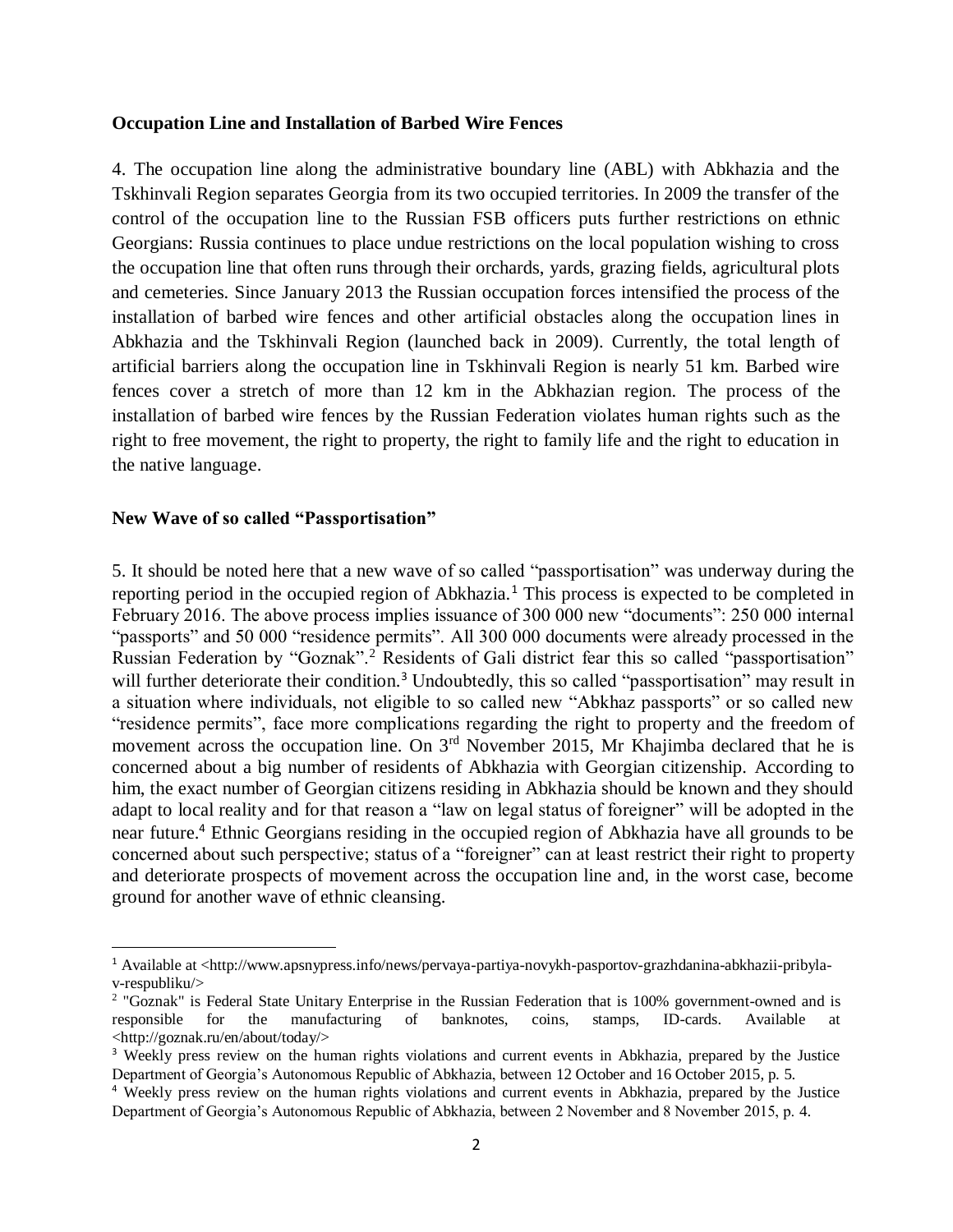#### **Universal Periodic Review (UPR)**

6. It is important to note that Georgia's review under the UPR was held during the reporting period<sup>5</sup>, namely in November 2015. The Universal Periodic Review (UPR) is unique mechanism of the UN Human Rights Council and it involves a periodic review of human rights records of all UN member states.<sup>6</sup> The goal of UPR is the improvement of the human rights situation worldwide; to achieve this, the UPR process involves assessments of states' human rights records and addressing human rights violations wherever they take place.<sup>7</sup>

7. Under the second-cycle of the UPR, Georgia's review was held on 10 November 2015 during twenty-third session of the Human Rights Council. As part of the UPR review, the government of Georgia prepared and submitted a national report which included a separated section on the human rights situation in the occupied territories of Georgia. It is of paramount importance that during the review, on 10 November 2015, in their speeches twelve member states (Austria, Australia, the UK, Estonia, Lithuania, Latvia, the U.S., Moldova, Poland, Costa Rica, Ukraine and Slovenia) touched upon the issue of human rights violations in Abkhazia, Georgia and the Tskhinvali Region, Georgia or/and stressed the need of access of international human rights monitoring mechanisms to these regions. It should be particularly emphasized that three member states – Lithuania, Ukraine and Moldova issued UPR recommendations to Georgia on the intensification of engagement with the international community for ensuring access of international human rights monitoring mechanisms to Abkhazia, Georgia and the Tskhinvali Region, Georgia.<sup>8</sup> The Government of Georgia accepted all three recommendations among other recommendations.

## **II. Freedom from Torture and Ill-treatment**

8. It is noteworthy that during and after the August War of 2008, numerous cases were reported from the occupied regions of Georgia of torture and ill-treatment.

9. It should be emphasized that during the reporting period<sup>9</sup>, namely on  $6<sup>th</sup>$  November 2015, the UN Human Rights Office of the High Commissioner (OHCHR) published the Report of Mr. Juan E. Mendez, the UN Special Rapporteur on torture and other cruel, inhuman or degrading treatment or punishment on his mission to Georgia. The report specifies that the Special

 $\overline{\phantom{a}}$ 

 $5 \text{ October-December 2015.}$ 

<sup>6</sup> *Basic Facts about the UPR.* "OHCHR". Available at <http://www.ohchr.org/EN/HRBodies/UPR/Pages/BasicFacts.aspx> <sup>7</sup> *Basic Facts about the UPR.* "OHCHR". Available at

<sup>&</sup>lt;http://www.ohchr.org/EN/HRBodies/UPR/Pages/BasicFacts.aspx> <sup>8</sup> See Draft report of the Working Group on the Universal Periodic Review, Georgia. Human Rights Council, 23<sup>rd</sup>

Session, Geneva, 2-13 November 2015.

<sup>9</sup> October-December 2015.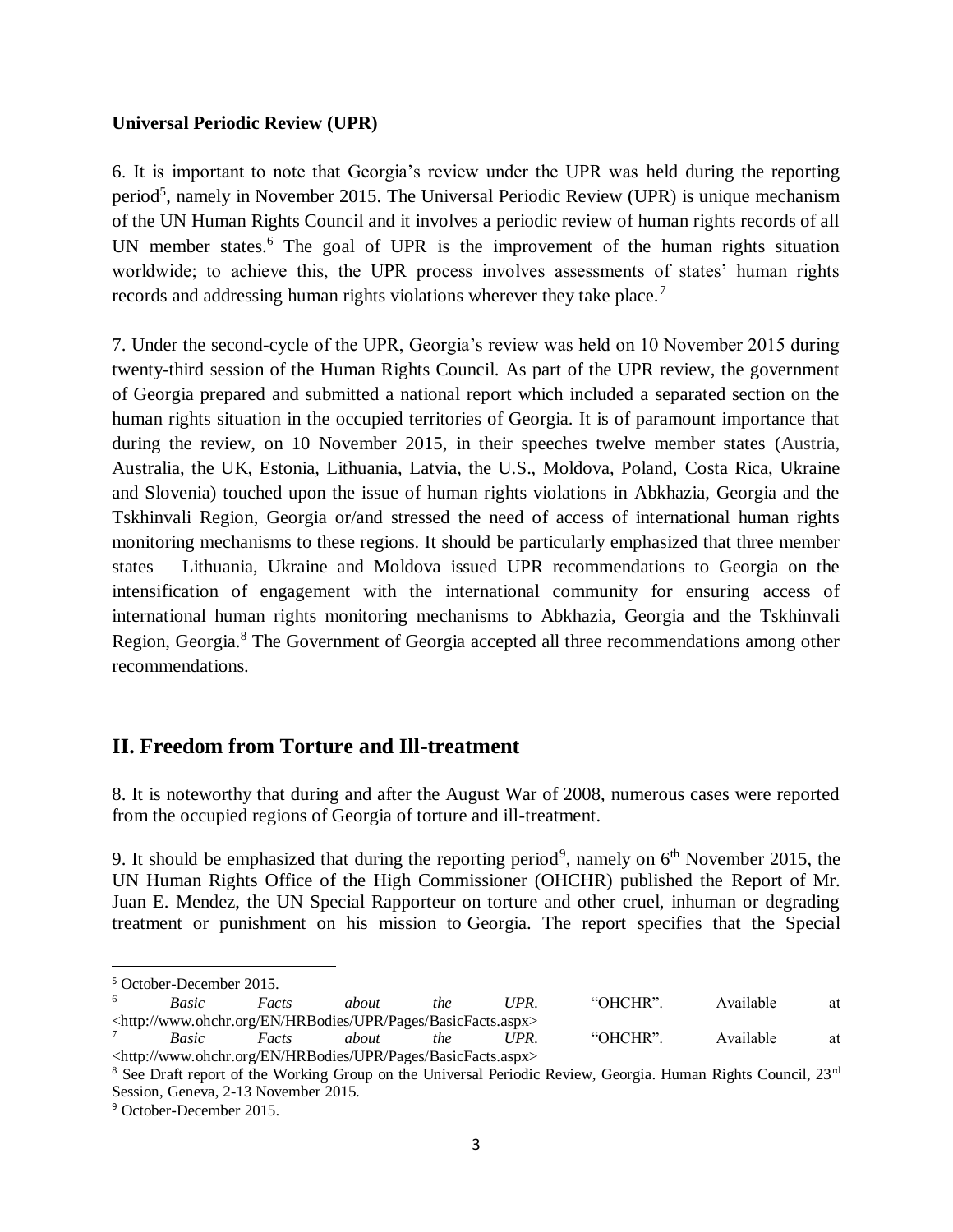Rapporteur attempted to visit Georgia's regions of Abkhazia and the Tskhinvali region, however the authorities that exercise control over these regions denied him access.<sup>10</sup>

10. Several cases were noted during the reporting period on violations of the right to freedom from torture and ill-treatment. For example information available in the Georgian media and other open sources suggest the following cases that are listed below.

11. On  $7<sup>th</sup>$  October 2015, several villages of "lower zone" of Gali district were raided by so called "Special Forces". In the village of Otobaia, Gali district two youngsters were detained and were taken to so called "police unit". One of the detainees was beaten during the detention.<sup>11</sup>

12. On 8th October 2015, a resident of the village of Nabakevi, Gali district was severely beaten by the Russian FSB officers for so called "illegal border crossing" of the occupation line. Later the victim was transported to hospital of the village for the medical aid. In the hospital, the health condition of the victim was assessed as severely damaged.<sup>12</sup>

13. On 6<sup>th</sup> November 2015, a resident of the village of Otobaia, Gali district crossed the occupation line while the operating crossing point was closed. The resident was returning from the Zugdidi hospital, located on the territory controlled by the central government of Georgia. The resident was detained and severely beaten by the Russian FSB officers for so called "illegal border crossing". After beating, the victim was abducted by the same Russian FSB officers. Information about the whereabouts of the victim was missing for several days. According to some eyewitnesses, the blood stains were visible on the scene where the victim was beaten.<sup>13</sup>

## **III. Arbitrary Detention**

 $\overline{a}$ 

14. Between 2009 and March 2015, in total 2481 people were detained by the Russian FSB officers for so called "illegal border crossing"; 1641 were detained along the occupation line in the Abkhazian region and 840 in the Tskhinvali region.<sup>14</sup> In 2015 503 people were detained by the Russian FSB officers for so called "illegal border crossing"; 341 were detained along the

<sup>&</sup>lt;sup>10</sup> Report of the UN Special Rapporteur on torture and other cruel, inhuman or degrading treatment or punishment on his mission to Georgia. Human Rights Council, Thirty-first session. 6 November 2015, paragraph 4. Available at < http://www.ohchr.org/EN/Issues/Torture/SRTorture/Pages/SRTortureIndex.aspx>

<sup>&</sup>lt;sup>11</sup> Weekly press review on the human rights violations and current events in Abkhazia, prepared by the Justice Department of Georgia's Autonomous Republic of Abkhazia, between 5 October and 11 October 2015, p. 8.

<sup>12</sup> *Occupants Severely Beaten a Resident of Gali District.* "Abkhazeti Info", 8 October 2015, available at <http://abkhazeti.info/abkhazia/2014/1444365093.php>

<sup>&</sup>lt;sup>13</sup> Exclusive: Russian Militaries first beaten and then abducted Georgian. "Timer", 8 November 2015. Available at <http://www.timer.ge/eqskluzivirusma-samkhedroebma-qarthveli-jer-sastikad-scemes-shemdeg-ki-gaitaces/>

<sup>&</sup>lt;sup>14</sup> Georgian Citizens Detained by Russian Occupational Troops in 2015", Institute for Development of Freedom of Information (IDFI). Available at <https://idfi.ge/en/georgian-citizens-detained-by-russian-occupational-troops-in-2015>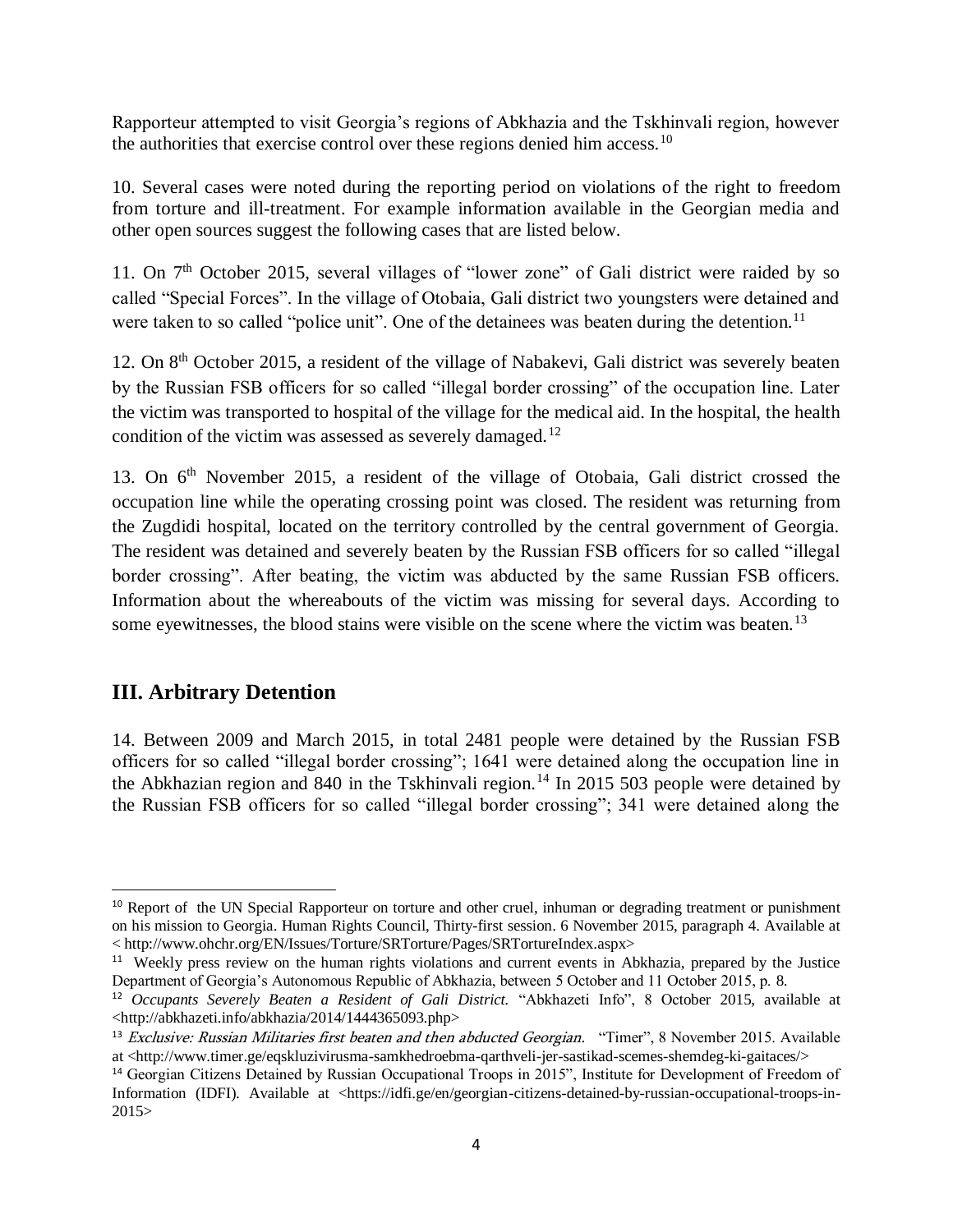occupation line in the Abkhazian region and 162 in the Tskhinvali region.<sup>15</sup> However, according to information of the Press Office of the Russian FSB Border Guards, 2400 people were detained in 2015 by the Russian FSB officers for so called "illegal crossing of the Georgian-Abkhazian state border".<sup>16</sup>

15. The Russian FSB officers regularly carry out arbitrary detention for so called "illegal border crossing" along the occupation line. In most cases detention is followed by fines and later release. Detention period can last several days or several months, in some cases several years. Numerous cases have been reported during the reporting period<sup>17</sup> on arbitrary detention in the occupied regions. For example, information available in the Georgian media and other open sources report the following cases that are listed below.

16. On 13<sup>th</sup> October 2015, two shepherds from the village of Tsitelubani, Gori district were detained by the Russian FSB officers for so called "illegal border crossing". Two shepherds were in pastures along the occupation line. However two shepherds did not cross the occupation line; the Russian FSB officers entered the territory controlled by the central government and detained them. According to members of their families, shepherds used to visit the area everyday because it is on the territory controlled by the central government of Georgia.<sup>18</sup>

17. On 17<sup>th</sup> October 2015, two residents of the village of Dvani, Kareli district were detained by the Russian FSB officers for so called "illegal border crossing". Two men were harvesting the crops in their orchards when the Russian FSB officers detained them. According to local residents, the detainees did not cross the occupation line; the Russian FSB officers entered the territory controlled by the central government and detained them.<sup>19</sup>

18. On 21<sup>st</sup> October 2015, a woman and her son-in-law, both residents of the village of Artsevi, Kareli district were detained by the Russian FSB officers along the occupation line with Tskhinvali region. A house of the son-in-law is located in the same village but on the other side of the occupation line. A woman handed to her son-in-law, who was on the other side of the barbed wire fence, a housekeeping unit. This served the reason for their detention.<sup>20</sup>

19. On 23rd October 2015, three residents of the village of Sakorintlo, Kaspi district were detained by the Russian FSB officers for so called "illegal border crossing". All three of them were in pasture fields for livestock grazing. According to the eyewitnesses, the detainees did not

 $\overline{a}$ 

<sup>&</sup>lt;sup>15</sup> Georgian Citizens Detained by Russian Occupational Troops in 2015", Institute for Development of Freedom of Information (IDFI). Available at <https://idfi.ge/en/georgian-citizens-detained-by-russian-occupational-troops-in-2015>

<sup>16</sup> *In 2015 the Russian FSB Border Guards detained 2400 people for illegal crossing of the Georgian-Abkhazian border.* 22 December, 2015. Available at <http://abkhazinform.com/item/2831-s-nachala-2015-goda-rossijskiepogranichniki-zaderzhali-bolee-2400-chelovek-za-narushenie-pravil-peresecheniya-gruzino-abkhazskoj-granitsy> <sup>17</sup> October-December 2015.

<sup>18</sup> *Two Shepherds Detained on the Territory of Tsitelubani*. "IPN". 12 October 2015. Availabel at <http://www.interpressnews.ge/ge/konfliqtebi/349400-sofel-tsithelubnis-teritoriaze-ori-mtsyemsi-daakaves.html>

<sup>19</sup> *Two More Georgian Arrested in Dvani.* "First Channel". 17 October 2015. Available at <http://1tv.ge/ge/news/view/109297.html>

<sup>&</sup>lt;sup>20</sup> Situation at the Occupation Line: two residents of Artsevi detained. "First Channel". 21 October 2015. Available at <http://1tv.ge/ge/news/view/109559.html>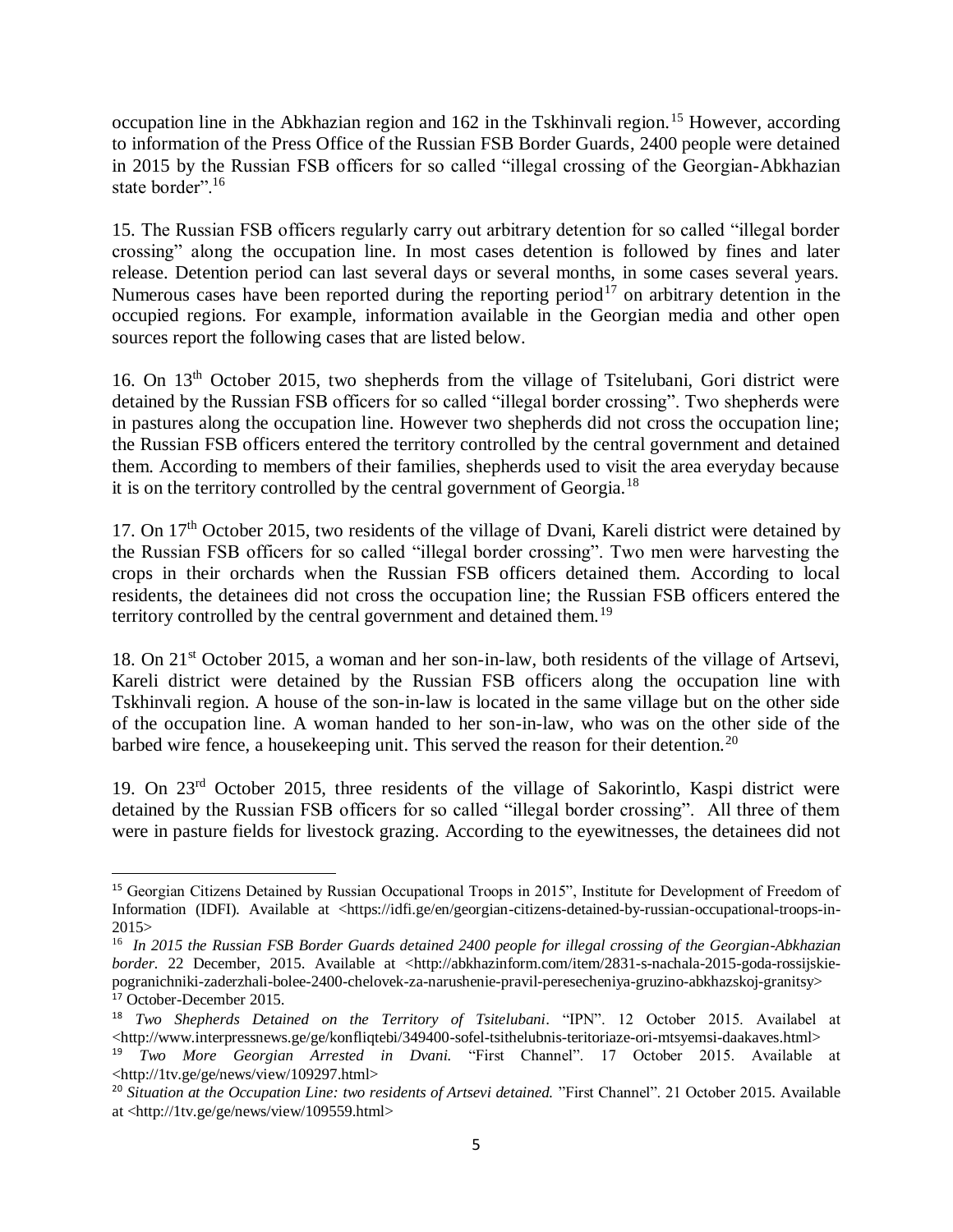cross the occupation line, but the Russian FSB officers invaded into the territory controlled by the central government and detained them.<sup>21</sup>

20. On 29th October 2015, the Russian FSB officers detained three journalists of online media in the village of Tagiloni, Gali district for so called "illegal border crossing". According to the eyewitnesses, the journalists visited the village of Tagiloni in order to collect information on local social conditions: they were interviewing locals. Suddenly armored military vehicle with the Russian FSB officers arrived and detained all three journalists. They were transported to the direction of the Russian military base.<sup>22</sup>

21. On 2nd November 2015, a citizen of Georgia was detained by the Russian FSB officers along the occupation line with Abkhazia for so called "illegal border crossing". Criminal charges were brought against the detainee. $^{23}$ 

22. On 20th November 2015, a father and his son, both residents of the village of Kere, Gori district were detained by the Russian FSB officers for so called "illegal border crossing". Both persons were in pasture fields for livestock grazing. According to local residents, two detainees did not cross the occupation line, but the Russian FSB officers invaded into the territory controlled by the central government and detained them.<sup>24</sup>

23. On 23rd November 2015, three residents of the village of Adzvi, located along the occupation line with Tskhinvali region, were detained by the Russian FSB officers for so called "illegal border crossing". Three people were detained when they approached local church for religious ritual. All three detainees were transported to the direction of Tskhinvali. According to local residents, the Russian FSB officers warned all other residents of the adjacent villages not to approach church due to the occupation line. Local residents complain that there are no barbed wire fences separating the church from the territory controlled by the central government and that the installed signpost marking so called "state border" does not explicitly prohibit the approaching of the church and its premises. $2<sup>5</sup>$ 

24. On 22nd December 2015, two elderly, one of them 80 year old woman, both of them residents of the village of Chvrinishi, Kareli district were detained by the Russian FSB officers for so

 $\overline{\phantom{a}}$ 

<sup>21</sup> *In the Village of Sakorintlo three People were Detained.* "IPN". 23 October 2015. Available at <http://www.interpressnews.ge/ge/konfliqtebi/351029-sakorinthlos-ganapiras-sheiaraghebulma-pirebma-samiadgilobrivi-daakaves.html?ar=A>

<sup>&</sup>lt;sup>22</sup> Journalists of Online Media were Detained in the Village of Tagiloni, Gali District. "Smo News". 29 October 2015. Available at [<http://www.smoge.org/](http://www.smoge.org/გალის-რაიონის-სოფელ-თაგი-2/)გალის-რაიონის-სოფელ-თაგი-2/>

<sup>&</sup>lt;sup>23</sup> A Citizen of Georgia Detained in the Occupied Abkhazia. "Kvira". 2 November 2015. Available at <http://kvira.ge/%E1%83%9D%E1%83%99%E1%83%A3%E1%83%9E%E1%83%98%E1%83%A0%E1%83%94 %E1%83%91%E1%83%A3%E1%83%9A-

<sup>%</sup>E1%83%90%E1%83%A4%E1%83%AE%E1%83%90%E1%83%96%E1%83%94%E1%83%97%E1%83%A8% E1%83%98-%E1%83%A1%E1%83%90%E1%83%A5/>

<sup>24</sup> *Father and Son Detained.* "Radio Liberty". 20 November 2015. Available at <http://www.radiotavisupleba.ge/content/dakaveba-saokupatsio-khaztan/27376806.html>

<sup>25</sup> *Three People Detained near Adzvi.* "IPN". 23 November 2015. Available at <http://www.interpressnews.ge/ge/konfliqtebi/355430-sofel-adzvthan-sami-piri-daakaves.html?ar=A>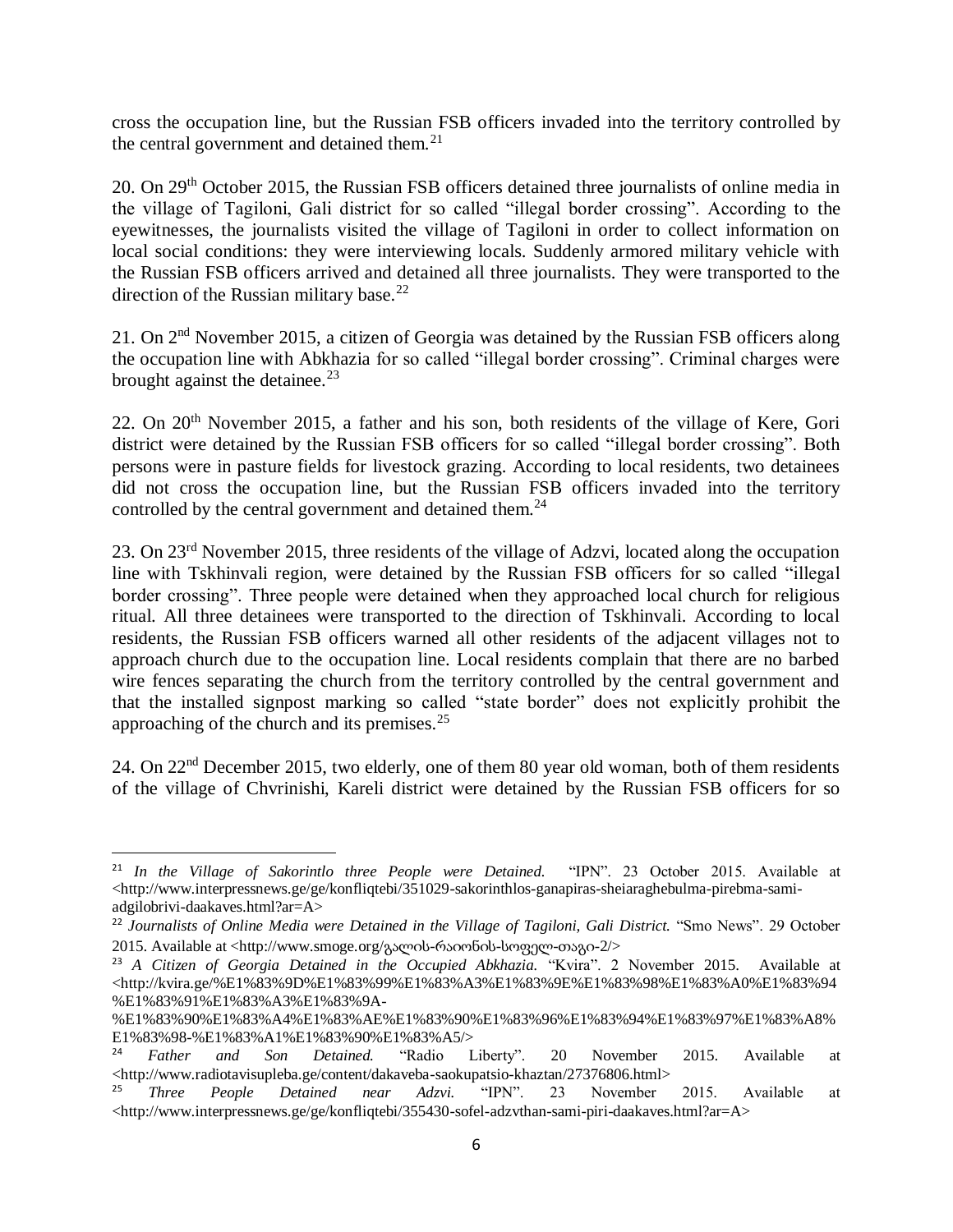called "illegal border crossing". According to local residents, the detention took place nearby the occupation line.<sup>26</sup>

25. On 28th December 2015, 20 ethnic Georgians were detained in the village of Nabakevi, Gali district by the Russian FSB officers for so called "illegal border crossing". Among 20 detainees, one was a nine year old child. Despite numerous requests, father of the detained child was refused to see his detained child. $27$ 

## **IV. Freedom of Movement**

26. People are regularly detained by the Russian FSB officers for so called "illegal border crossings" while the operating crossing points along the occupation line allow crossings only to individuals having one of the types of "documents" recognized by the occupying power and based on vague criteria as to the validity of these documents.<sup>28</sup> Numerous cases were reported during the reporting period on violations of the right to freedom of movement.

27. According to information of the Press Office of the Russian FSB Border Guards, throughout the year 2015, that includes three months of the reporting period<sup>29</sup>, the Russian FSB officers identified more than 7000 people wishing to cross so called "the Georgian-Abkhazian state border" without "proper documentation".<sup>30</sup> The list of "documents" that are acceptable was published on 15 June 2015 by the Russian FSB Border Guards in the Russian language.<sup>31</sup> Those unable to present those documents or show up at the crossing point out of working hours, are denied the right to cross, often leading to problems among those locals, including children and women, seeking urgent medical treatment.

28. The process of the installation of barbed wire fences by the Russian Federation along the occupation line violates human rights including the right to freedom of movement. Mr Kęstutis Jankauskas, Head of EUMM Georgia spoke at First Meeting of the EU-Georgia Parliamentary Association Committee, held on 3-4 November 2015 in Tbilisi. According to Mr Jankauskas, in region of Abkhazia installation of barbed wire fences almost doubled in order to restrict freedom of movement along the uncontrolled segments of administrative boundary line (ABL). Mr Jankauskas stated that some difficult issues may arise in the nearest future related to the

 $\overline{a}$ 

<sup>26</sup> *Two Elderly Abducted from the Occupation Line still in Detention.* "First Channel"*.* 22 December 2015. Available at <http://1tv.ge/ge/news/view/113785.html>

<sup>&</sup>lt;sup>27</sup> Occupants Detained 20 Georgians in the Village of Nabakevi. "Abkhazeti info". 28 December 2015. Available at  $\langle$ http://abkhazeti.info/abkhazia/2014/1451371603.php>; *Russian occupants detained 20 Georgians, including a 9year-old boy in Nabakevi.* "Rustavi 2", 29 December 2015. Available at <http://rustavi2.com/en/news/35404>

<sup>&</sup>lt;sup>28</sup> Consolidated Report on the Conflict in Georgia, Council of Europe (November 2014 - March 2015), 22 April 2015, SG/Inf (2015) 18, paragraph 44.

<sup>29</sup> October-December 2015.

<sup>30</sup> *In 2015 the Russian FSB Border Guards detained 2400 people for illegal crossing of the Georgian-Abkhazian border.* 22 December, 2015. Available at <http://abkhazinform.com/item/2831-s-nachala-2015-goda-rossijskiepogranichniki-zaderzhali-bolee-2400-chelovek-za-narushenie-pravil-peresecheniya-gruzino-abkhazskoj-granitsy>

<sup>&</sup>lt;sup>31</sup> Available at <http://abkhazinform.com/item/1356-pogranuppravlenie-fsb-rf-v-abkhaziiinformiruet-grazhdan-odokumentakh-pozvolyayushchikhperesekat-gruzino-abkhazs>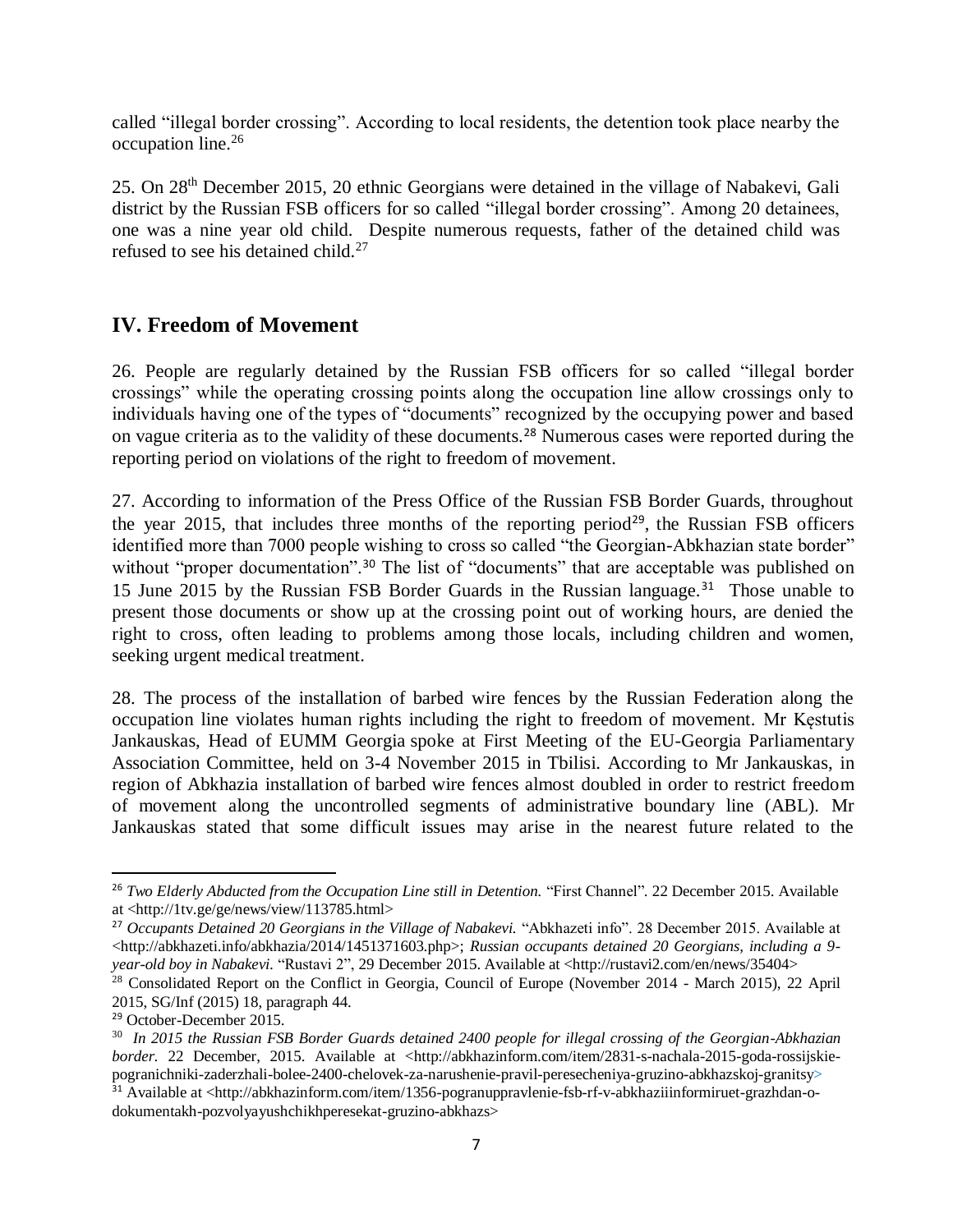interpretation by the Russian Federation of various maps. According to Jankauskas problems were faced when pupils were prevented from crossing the line for attendance of school.<sup>32</sup>

29. It is noteworthy that the ongoing construction by government of Georgia of multifunctional medical centre in the village of Rukhi, located in 5 kilometers away from the occupation line with Abkhazia, served as a reason for worrisome statements made in Abkhazia region on possible future introduction of visa regime for ethnic Georgians living in Abkhazia region or on complete closure of administrative boundary line.<sup>33</sup> It should be noted that the system of health care of Georgia operates a program that ensures free of charge medical treatment of people living in the occupied regions of Georgia. According to existing data, hundreds of residents from the occupied region of Abkhazia benefited from this medical system on the territory controlled by the central government.

30. On 23rd November 2015, residents of the of Adzvi, located along the occupation line with Tskhinvali region, were banned by the Russian FSB officers to visit the village church. The Russian FSB officers warned the residents of the village not to approach the church due to the occupation line. The local population of the village was always able to visit the church without any restriction. According to a local resident "a group of villagers was planning to visit the church, however the Russian FSB officers in masks stopped us and forced to go back."<sup>34</sup>

## **V. Right to Property**

 $\overline{a}$ 

31. The issue of homes and property lost during the conflicts in Georgia remains unsolved. For years, the right to property has been subject to systematic and gross violations in the occupied regions of Georgia; hundreds of houses of ethnic Georgians were burned/destroyed deliberately during and after the August War of 2008. The situation with regard to the right to property remained the same between October and December 2015. Numerous sources suggest continuing violations of the rights to property during the reporting period. Information available in the Georgian media and other open sources report the following:

32. According to information of the Press Office of the Russian FSB Border Guards, throughout the year 2015, that includes three months of the reporting period<sup>35</sup>, the Russian FSB officers seized 1 100 kilograms of hazelnut from so called "trespassers of the Georgian-Abkhazian state border".<sup>36</sup> During the reporting period, the Russian FSB officers were collecting so called

<sup>32</sup> *Preparation of Military Unites of so called South Ossetia and Abkhazia much more Intensified then in the Past.*  "Pirweli". 4 November 2015. Available at <http://pia.ge/show\_news.php?id=53073>

<sup>33</sup> *Temur Nardaia is not excluding the full Closure of Georgian-Abkhazian Border*. "Nuzhnaya Gazeta". 9 November 2015. Available at <http://abh-n.ru/timur-nadaraya-ne-isklyuchaet-polnogo-zakrytiya-granicy-po-rekeingur/>

<sup>34</sup> *Three People Detained near Adzvi.* "IPN". 23 November 2015. Available at  $\langle$ http://www.interpressnews.ge/ge/konfliqtebi/355430-sofel-adzvthan-sami-piri-daakaves.html?ar=A $>$ <sup>35</sup> October-December 2015.

<sup>36</sup> *In 2015 the Russian FSB Border Guards detained 2400 people for illegal crossing of the Georgian-Abkhazian border.* 22 December, 2015. Available at <http://abkhazinform.com/item/2831-s-nachala-2015-goda-rossijskiepogranichniki-zaderzhali-bolee-2400-chelovek-za-narushenie-pravil-peresecheniya-gruzino-abkhazskoj-granitsy>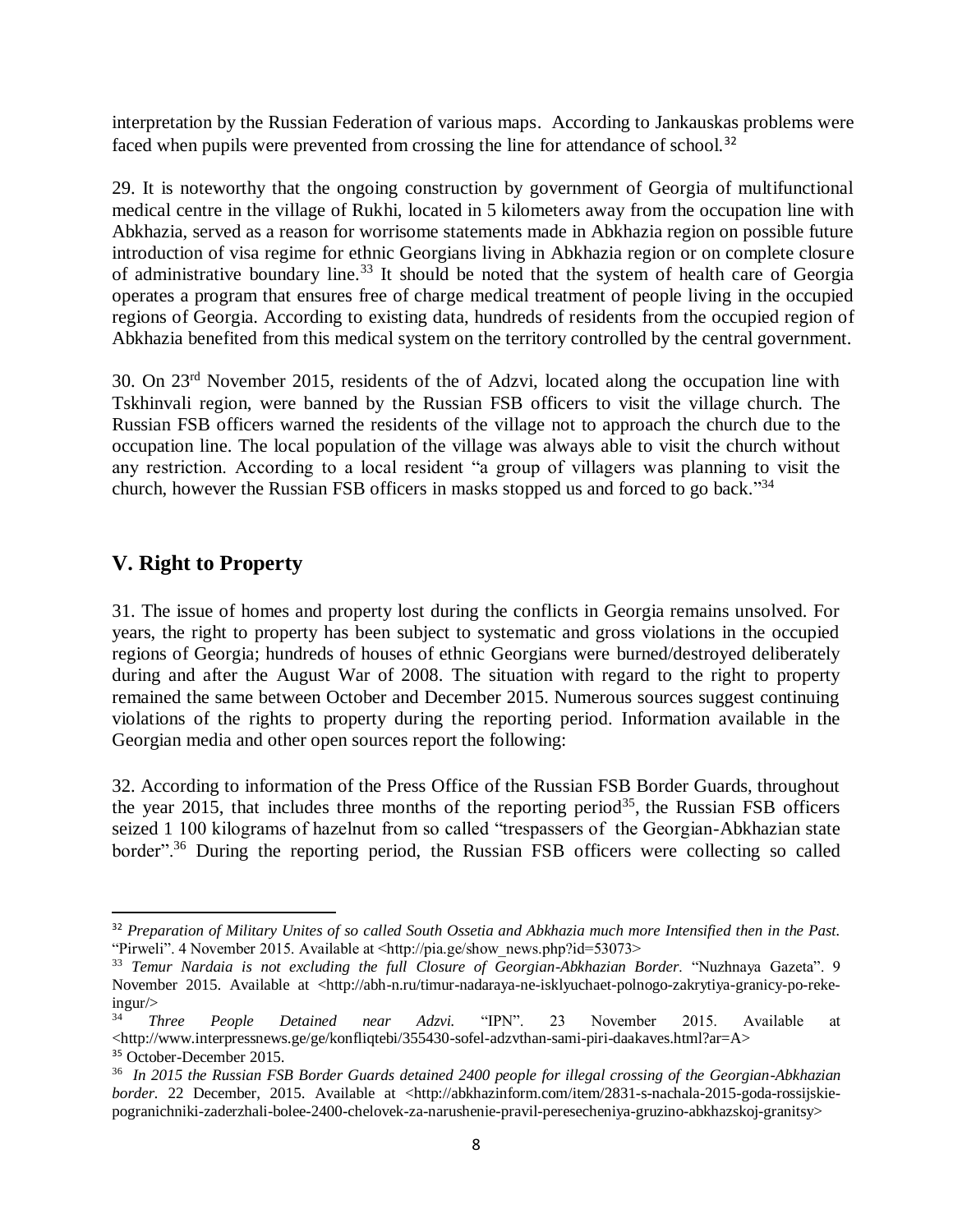"customs tariffs" over hazelnut transported across the occupation line.<sup>37</sup> It should be noted that hazelnut constitutes significant source of income for some people living in the occupied region of Abkhazia, in particular, for the most of the local residents of Gali district. Many residents of the occupied region of Abkhazia try to cross the occupation line in order to transport and sell wholesale the harvested hazelnut in Zugdidi, the territory controlled by the central government of Georgia, where the price is much higher than offered by local markets in the occupied region.

33. On 23rd October 2015, the Russian FSB officers entered pasture fields of the village of Sakorintlo, Kaspi district located on the territory controlled by the central government of Georgia and detained 3 local residents and abducted 10 units of domestic cattle belonging to several families of the village. $38$ 

34. On 31<sup>st</sup> December 2015, Russian militaries deployed additional troops in Gali in order to strengthen control of the occupation line adjacent to the villages of "upper zone" and "lower zone" of Gali district. According to the disseminated information, newly deployed the Russian FSB officers have the list of Georgian families using the Georgian mobile network operators and they were tasked to seize mobile phones form these families. According to Gali residents "the situation on the ground is horrible. All local residents who were transporting products to Zugdidi market were detained by Russian militaries and all products were seized from them. Some of the detainees were later released and some were transported to the Russian military base."<sup>39</sup>

## **VI. Right to Education in the Native Language**

35. In the Gali district there are 31 schools. By the end of the academic year 2014-2015 there were 4, 459 pupils and 918 employees in these 31 schools; from 4, 459 pupils, 4, 351 i.e. 97.57 per cent, were ethnically Georgian and from 918 employees, 91.78 per cent were ethnically Georgian.<sup>40</sup> From 31 schools only 11 schools, all of which are in "lower zone" of Gali district, had the status of Georgian schools until the end of the academic year 2014-2015 and subjects were taught in the

 $\overline{a}$ <sup>37</sup> Available at <http://www.livepress.ge/ka/site/news/12927>

<sup>38</sup> *Occupants Abducted 3 People and 10 Domestic Cattle from Kaspi District*. "NewPost". 23 October 2015. Available at <http://www.newposts.ge/?l=G&id=90087>

<sup>39</sup> *Russian Occupants Deployed Additional Troops in Gali for so called Border Control.*"NewPost". 31 December 2015. Available at < http://www.newposts.ge/?id=95969>

<sup>&</sup>lt;sup>40</sup> Weekly press review on the human rights violations and current events in Abkhazia, prepared by the Justice Department of Georgia's Autonomous Republic of Abkhazia, between 27 July and 2 August 2015.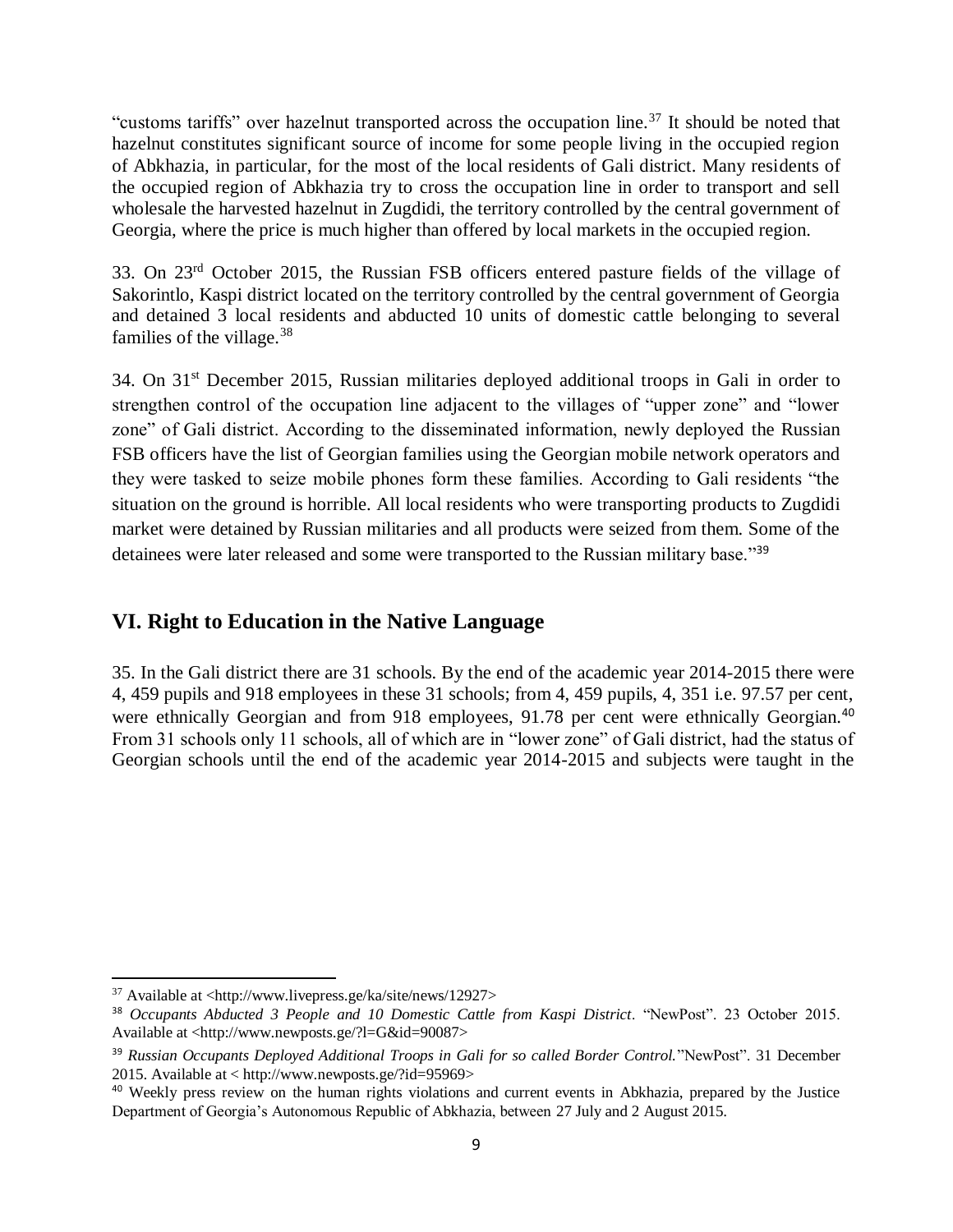Georgian language.<sup>41</sup> As for the remaining 20 schools in Gali district, several years ago all of them were transformed to the Russian schools.<sup>42</sup>

36. From the beginning of September of the academic year 2015-2016, drastic changes were made in the curriculum of these 11 schools in "lower zone" of Gali district, namely now all subjects are taught in the Russian language in the first four grade classes i.e. in first grade, second grade, third grade and fourth grade classes.<sup>43</sup> The policy, if continued for 6 years, will result in gradual replacement of the Georgian curriculum with the Russian curriculum for all grades in these 11 schools of "lower zone" of Gali district. The Russian curriculum means that the Russian textbooks, licensed by the Ministry of Education and Science of the Russian Federation and published in the Russian Federation, are used for the teaching.<sup>44</sup> In these classes only 1 hour per week is allocated for learning the Georgian language as a foreign language.<sup>45</sup>

37. According to the information disseminated on 20 October 2015, there is a grave situation in Gali, namely children are literally forced to learn the Russian language; pupils of 11 schools in "lower zone" of Gali district have difficulties in learning subjects in the Russian language. According to parents of the schoolchildren, since these schools used to be Georgian schools until the academic year 2014-2015, pupils, particularly of third and fourth grades, lack sufficient knowledge of the Russian language and they are unable to learn subjects in the Russian language. <sup>46</sup> The problems exist with regard to pupils of tenth grades: graduation exams in 2016 will be in the Russian language.<sup>47</sup>

 $\overline{a}$ <sup>41</sup> *The Realm of the Possible - Finding ways forward in the Georgian-Abkhaz context: People in the Gal/I region,* Conciliation Resources, July 2015, page 10. Available at < http://www.c-r.org/downloads/CR\_The-Realm-of-thepossible Gal-i 43 webEn.pdf >; Report of the Year 2014 of the Public Defender of Georgia on the Situation of Rights of the Population Affected by the Conflicts, 5 June 2015, page 26. Available at  $\langle$ http://www.ombudsman.ge/en/news/reports-on-the-human-rights-situation-of-conflict-affected-population-andinternally-displaced-persons-in-georgia.page>

<sup>42</sup> "A special Report of the Public Defender of Georgia – The Right to Education in Gali District: New Developments and Challenges of the Academic Year of 2015-2016", Public Defender of Georgia, October 2015, page 5. Available at <https://drive.google.com/file/d/0B9BM3M8hbgAUNFE3RndlaXc2dFU/view?pref=2&pli=1>

<sup>&</sup>lt;sup>43</sup> "A special Report of the Public Defender of Georgia – The Right to Education in Gali District: New Developments and Challenges of the Academic Year of 2015-2016", Public Defender of Georgia, October 2015, page 5. Available at <https://drive.google.com/file/d/0B9BM3M8hbgAUNFE3RndlaXc2dFU/view?pref=2&pli=1>

<sup>44</sup> "A special Report of the Public Defender of Georgia – The Right to Education in Gali District: New Developments and Challenges of the Academic Year of 2015-2016", Public Defender of Georgia, October 2015, page 4. Available at <https://drive.google.com/file/d/0B9BM3M8hbgAUNFE3RndlaXc2dFU/view?pref=2&pli=1>

<sup>&</sup>lt;sup>45</sup> Weekly press review on the human rights violations and current events in Abkhazia, prepared by the Justice Department of Georgia's Autonomous Republic of Abkhazia, between 31 August and 4 September 2015.

<sup>46</sup> *Children in Gali are Forced to Learn in Russian.* "Timer", 20 October 2015. Available at [<http://www.timer.ge/%E1%83%92%E1%83%90%E1%83%9A%E1%83%A8%E1%83%98-](http://www.timer.ge/%E1%83%92%E1%83%90%E1%83%9A%E1%83%A8%E1%83%98-%E1%83%A0%E1%83%A3%E1%83%A1%E1%83%A3%E1%83%9A%E1%83%98%E1%83%A1-%E1%83%90%E1%83%A0%E1%83%9B%E1%83%AA%E1%83%9D%E1%83%93%E1%83%9C%E1%83%94-%E1%83%91/)

[<sup>%</sup>E1%83%A0%E1%83%A3%E1%83%A1%E1%83%A3%E1%83%9A%E1%83%98%E1%83%A1-](http://www.timer.ge/%E1%83%92%E1%83%90%E1%83%9A%E1%83%A8%E1%83%98-%E1%83%A0%E1%83%A3%E1%83%A1%E1%83%A3%E1%83%9A%E1%83%98%E1%83%A1-%E1%83%90%E1%83%A0%E1%83%9B%E1%83%AA%E1%83%9D%E1%83%93%E1%83%9C%E1%83%94-%E1%83%91/)

[<sup>%</sup>E1%83%90%E1%83%A0%E1%83%9B%E1%83%AA%E1%83%9D%E1%83%93%E1%83%9C%E1%83%94-](http://www.timer.ge/%E1%83%92%E1%83%90%E1%83%9A%E1%83%A8%E1%83%98-%E1%83%A0%E1%83%A3%E1%83%A1%E1%83%A3%E1%83%9A%E1%83%98%E1%83%A1-%E1%83%90%E1%83%A0%E1%83%9B%E1%83%AA%E1%83%9D%E1%83%93%E1%83%9C%E1%83%94-%E1%83%91/) [%E1%83%91/>](http://www.timer.ge/%E1%83%92%E1%83%90%E1%83%9A%E1%83%A8%E1%83%98-%E1%83%A0%E1%83%A3%E1%83%A1%E1%83%A3%E1%83%9A%E1%83%98%E1%83%A1-%E1%83%90%E1%83%A0%E1%83%9B%E1%83%AA%E1%83%9D%E1%83%93%E1%83%9C%E1%83%94-%E1%83%91/)

<sup>47</sup> *Georgian Teachers and Schoolchildren in Abkhazia will need to Pass Exams in Russian.* 6 November 2015. Available at at the at  $\langle \text{http://www.newposts.get/?l=G&id=91376-10.0}, \text{http://www.newposts.get/?l=G&id=91376-10.0}, \text{http://www.newposts.get/?l=G&id=91376-10.0}, \text{http://www.newposts.get/?l=G&id=91376-10.0}, \text{http://www.newposts.get/?l=G&id=91376-10.0}, \text{http://www.newposts.get/?l=G&id=91376-10.0}, \text{http://www.newposts.get/?l=G&$ 

<sup>%</sup>E1%83%90%E1%83%A4%E1%83%AE%E1%83%90%E1%83%96%E1%83%94%E1%83%97%E1%83%98,% 20%E1%83%92%E1%83%90%E1%83%9C%E1%83%90%E1%83%97%E1%83%9A%E1%83%94%E1%83%91 %E1%83%90>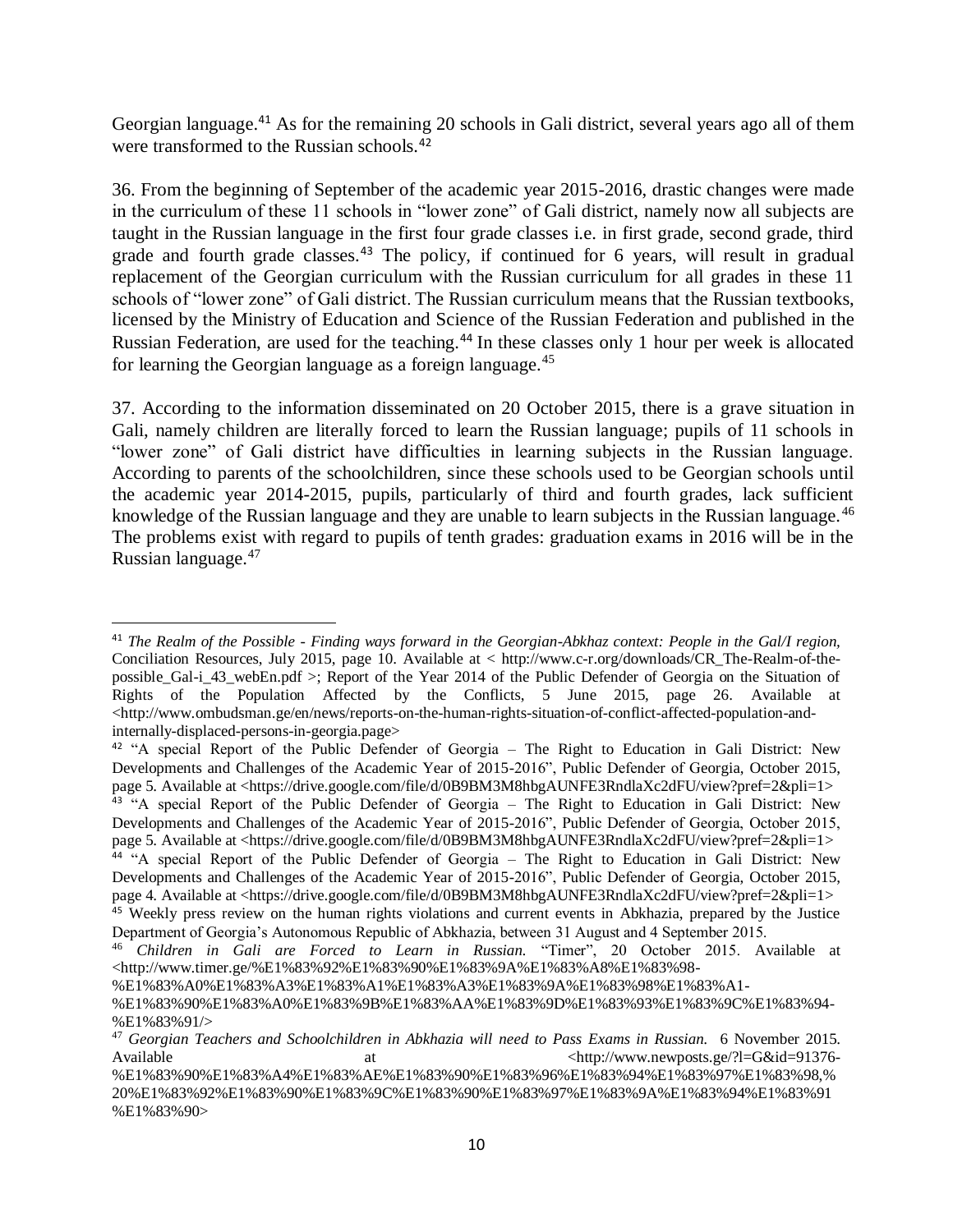38. Due to the complications with learning subjects in Russian, a number of parents made the decision on termination of attendance by their schoolchildren of the schools with newly introduced Russian curriculum.<sup>48</sup> Some families were forced to migrate from Gali district to the territory controlled by the central government in order to have access for their children of the Georgian language schools.<sup>49</sup> After the end of academic year 2014-2015, 55 schoolchildren changed schools and moved to schools located in the territory controlled by the central government; these are predominantly pupils of the second, third and fourth grades.<sup>50</sup> According to some parents, pupils cannot comprehend subjects such as mathematics and nature in a foreign (Russian) language.<sup>51</sup>

39. According to the information disseminated on  $6<sup>th</sup>$  November 2015, decision had been made to force all teachers of the Georgian language in Gali district to pass a special exam in the Russian language; in case they fail, they will be dismissed.<sup>52</sup> According to some reports, schoolchildren and their teachers in Gali are subjected to regular and arbitrary control; their bags are forcefully checked to avoid the Georgian language materials in schools.<sup>53</sup>

## **VII. Conclusions**

 $\overline{a}$ 

40. It can be concluded that the situation described in the occupied regions of Georgia with regard to freedom of torture and ill treatment and examples provided for the reporting period constitute infringements on freedom from torture and ill-treatment and therefore are violations of Article 7 of the International Covenant on Civil and Political Rights (ICCPR); Article 5 of the Universal Declaration of Human Rights (UDHR); Article 3 of the European Convention on Human Rights (ECHR); and the OSCE commitments<sup>54</sup>.

41. It can be concluded that the situation described in the occupied regions of Georgia with regard to arbitrary detention and examples provided for the reporting period constitute arbitrary detention and therefore violations of Article 9 of the International Covenant on Civil and

<sup>&</sup>lt;sup>48</sup> Weekly press review on the human rights violations and current events in Abkhazia, prepared by the Justice Department of Georgia's Autonomous Republic of Abkhazia, between 9 November and 16 November 2015, p.7.

*<sup>49</sup> Georgians have Commenced to Leave Gali.* "Marshal Press". 13 November 2015. Available at [<http://marshalpress.ge/?p=15176>](http://marshalpress.ge/?p=15176)

*<sup>50</sup> Georgians have Commenced to Leave Gali.* "Marshal Press". 13 November 2015. Available at [<http://marshalpress.ge/?p=15176>](http://marshalpress.ge/?p=15176)

*<sup>51</sup> Georgians have Commenced to Leave Gali.* "Marshal Press". 13 November 2015. Available at [<http://marshalpress.ge/?p=15176>](http://marshalpress.ge/?p=15176)

<sup>52</sup> *Georgian Teachers and Schoolchildren in Abkhazia will need to Pass Exams in Russian.* ^ November 2015. Available at at the at  $\langle \text{http://www.newposts.get/}l=G&id=91376-1)$ 

<sup>%</sup>E1%83%90%E1%83%A4%E1%83%AE%E1%83%90%E1%83%96%E1%83%94%E1%83%97%E1%83%98,% 20%E1%83%92%E1%83%90%E1%83%9C%E1%83%90%E1%83%97%E1%83%9A%E1%83%94%E1%83%91 %E1%83%90>

*<sup>53</sup> Georgians have Commenced to Leave Gali.* "Marshal Press". 13 November 2015. Available at [<http://marshalpress.ge/?p=15176>](http://marshalpress.ge/?p=15176)

<sup>&</sup>lt;sup>54</sup> The Vienna Concluding Document (1989) prohibits torture and other cruel, inhuman or degrading treatment or punishment. Paragraph 23.4; The Paris Document (1990) also prohibits torture and other cruel, inhuman or degrading treatment or punishment; the Istanbul Charter for European Security commits to "eradicating torture and other cruel, inhuman or degrading treatment or punishment throughout the OSCE area." Paragraph 21.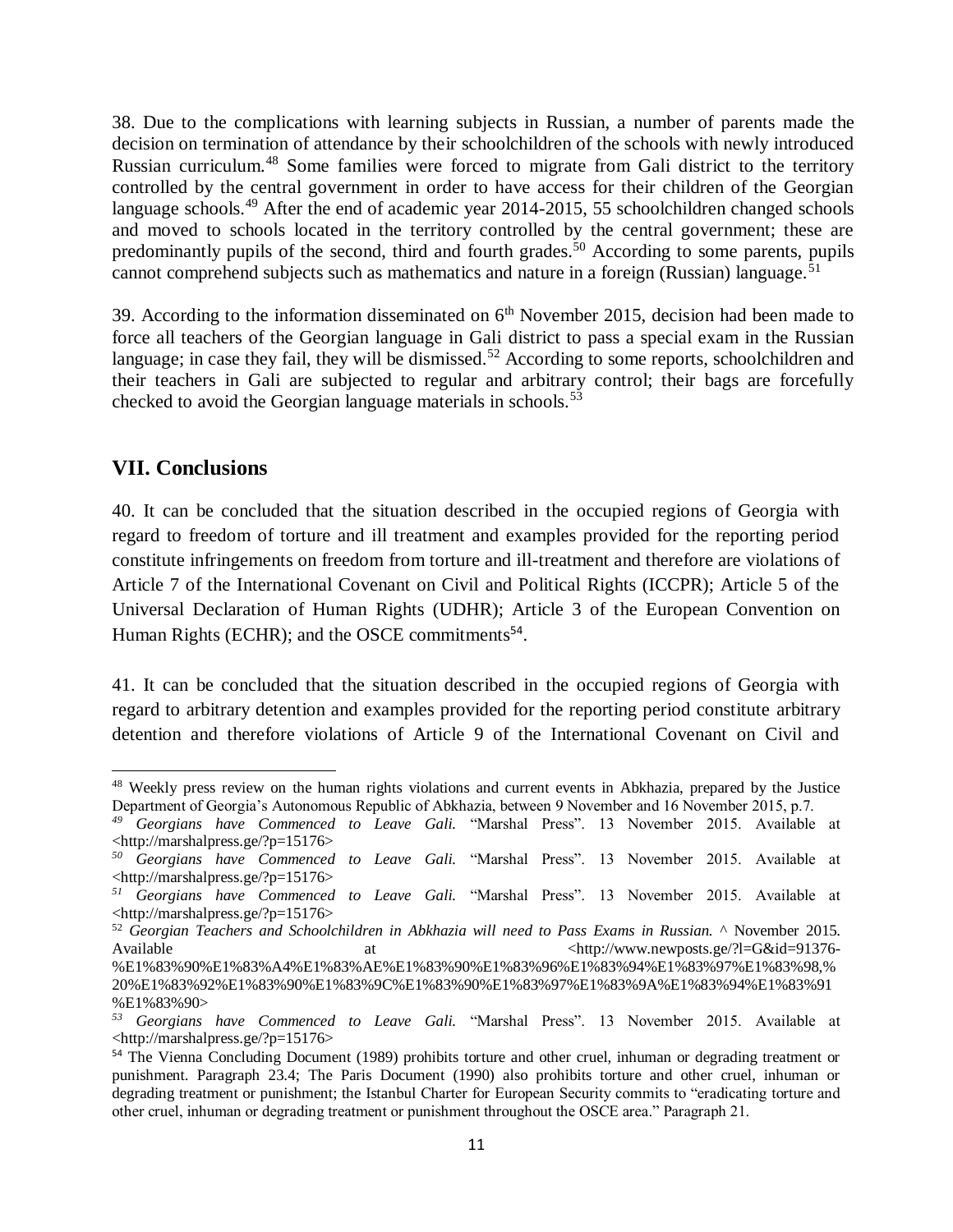Political Rights (ICCPR); Article 3 of the Universal Declaration of Human Rights (UDHR); Article 5 of the European Convention on Human Rights (ECHR); and relevant provisions of the OSCE commitments<sup>55</sup>.

42. It can be concluded that the situation described in the occupied regions of Georgia with regard to freedom of movement and examples provided for the reporting period constitute violations of the right to freedom of movement, namely of Article 12 of the International Covenant on Civil and Political Rights (ICCPR); Article 13 of the Universal Declaration of Human Rights (UDHR); Article 2, Protocol No. 4 of the European Convention on Human Rights (ECHR); and the OSCE freedom of movement commitments<sup>56</sup> .

43. It can be concluded that the situation described in the occupied regions of Georgia with regard to right to property and examples provided for the reporting period violate the right to property, namely Article 17 of the Universal Declaration of Human Rights (UDHR); Article 1, Protocol No. 1 of the European Convention on Human Rights (ECHR); and the OSCE commitments<sup>57</sup>.

44. It can be concluded that the situation described in the occupied regions of Georgia with regard to education in the native language<sup>58</sup> and examples provided for the reporting period constitute violations of the right to education in one's native language and therefore violations of Article 26 (read in conjunction with Article 2) of the Universal Declaration of Human Rights (UDHR); Article 2, Protocol No. 1 of the European Convention on Human Rights (ECHR); Article 28 (read in conjunction with paragraph 1 of Article 2) of the UN Convention on the Rights of the Child; and relevant provisions of OSCE commitments<sup>59</sup>.

 $\overline{a}$ 

<sup>&</sup>lt;sup>55</sup> The Vienna Concluding Document (1989) provides for ensuring that no one is subjected to arbitrary arrest, detention or exile. Paragraph 23.1; According to the Moscow Document (1991) "no one will be deprived of his liberty except on such grounds and in accordance with such procedures as are established by law". Paragraph 23.1 (i).

<sup>&</sup>lt;sup>56</sup> According to paragraph 33 of the Moscow Document (1991), the OSCE participating States are obliged to remove all restrictions with regard to travel within the territory of a State and with regard to residence for those entitled to permanent residence within the territory of a State. And according to paragraph 20 of the Vienna Concluding Document (1989), the OSCE participating States are committed to secure the right of everyone to freedom of movement and residence within the borders of a State.

<sup>&</sup>lt;sup>57</sup> The OSCE commitments impose obligation on states to ensure that everyone has the right to enjoy property and that no one may be deprived of properly except under conditions provided for by law. Moscow Document (1991), paragraph 24; Copenhagen Document (1990), paragraph 9.6.

<sup>58</sup> The right to receive education in the native language is widely recognized under international law. *Languages and the Realization of the Right to Education*, UNESCO. For example, under the ECHR, the right to education implies the right to be educated in the national language. *Belgian Linguistic Case*, Judgment of 23 July 1968, para 3 (A.6 (1968), p.31). In *Cyprus v. Turkey* the Court stated that the abolishing the facility for Greek-Cypriot children in Northern Cyprus for pursuing a secondary education in the Greek language violated Article 2 of the ECHR. Judgment of 10 May 2001, paragraphs 273-280.

<sup>&</sup>lt;sup>59</sup> According to paragraph 63 of the Vienna Document (1989), all shall have access to "the various types and levels of education without discrimination as to race, colour, sex, language, religion, political or other opinion, national or social origin, property, birth or other status."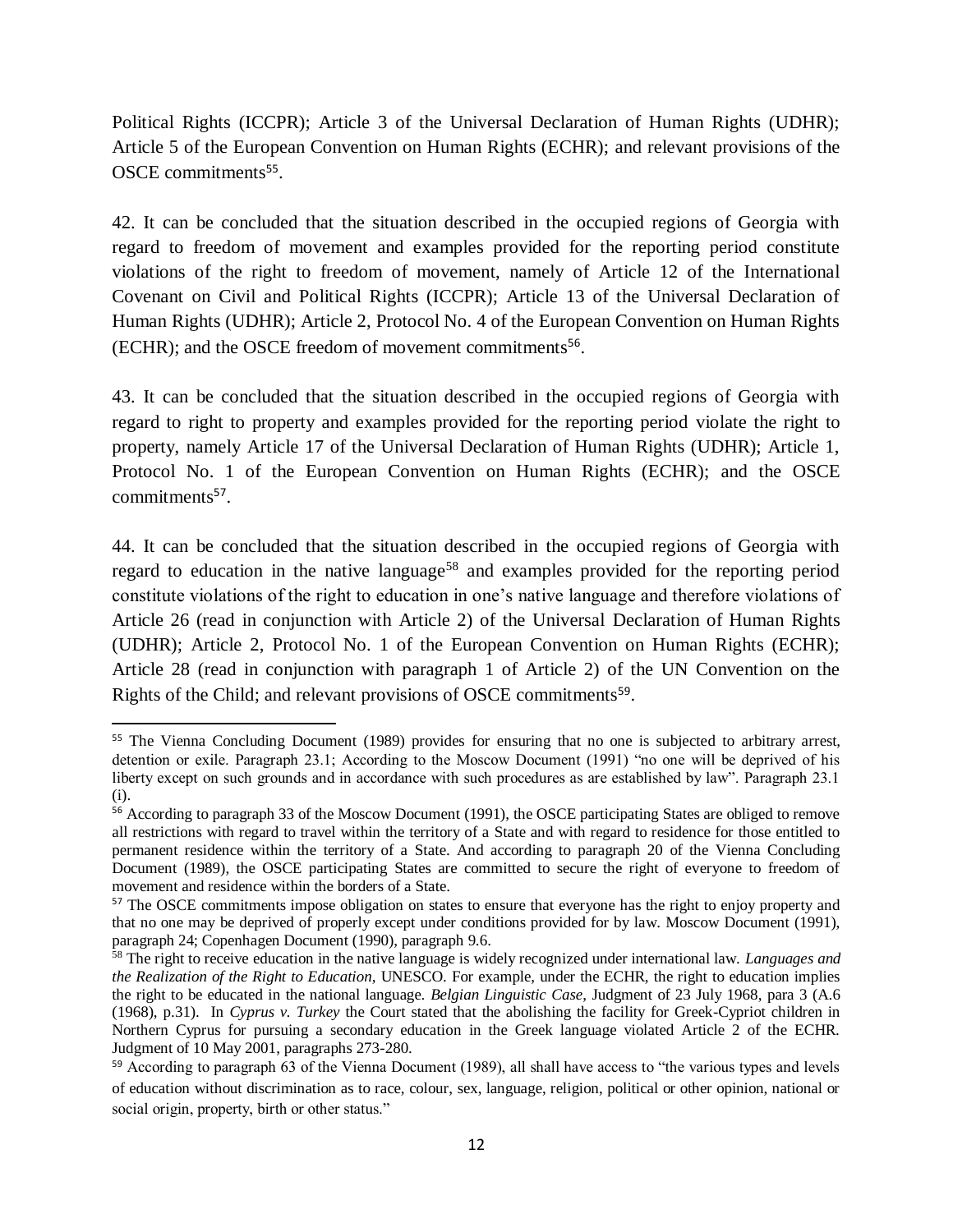## **VIII. Appeal to the International Community**

45. The Ministry of Foreign Affairs of Georgia appeals to the international community, states as well as international intergovernmental and non-governmental organizations:

to continue recognizing extensively and widely the occupation of the territories of Georgia by the Russian Federation;

to continue calling on the Russian Federation to bear responsibility for human rights violations on the occupied regions of Georgia;

to continue calling on the Russian Federation to stop placing and remove barbed wire fences and other artificial obstacles and banners along the occupation line;

to take additional measures in order to monitor and report on the human rights situation in the occupied regions of Georgia, more specifically, the Ministry of Foreign Affairs of Georgia appeals to:

*i) the Office of the United Nations High Commissioner for Human Rights (OHCHR) to take additional measures in order to regularly address and assess the human right situation in Abkhazia and Tskhinvali region of Georgia;* 

*ii) the UN Human Rights Council's Special Procedure Mandate holders to take additional measures in order to address and report on the human right situation in Abkhazia and Tskhinvali region of Georgia;*

*iii) the Commissioner for Human Rights of the Council of Europe to take additional measures in order to address and report on the human right situation in Abkhazia and Tskhinvali region of Georgia;*

*iv) the OSCE and its autonomous institutions, namely the Office for Democratic Institutions and Human Rights (ODIHR) and the Office of the High Commissioner on National Minorities (HCNM) to find ways for monitoring the human rights situation in Georgia's occupied regions. Such steps could, inter alia, include undertaking a follow-up mission to the occupied regions of Georgia and preparing a report on the status of the implementation of the recommendations contained in the ODIHR/HCNM 2008 Report on "Human Rights in the War Affected Areas following the Conflict in Georgia".*